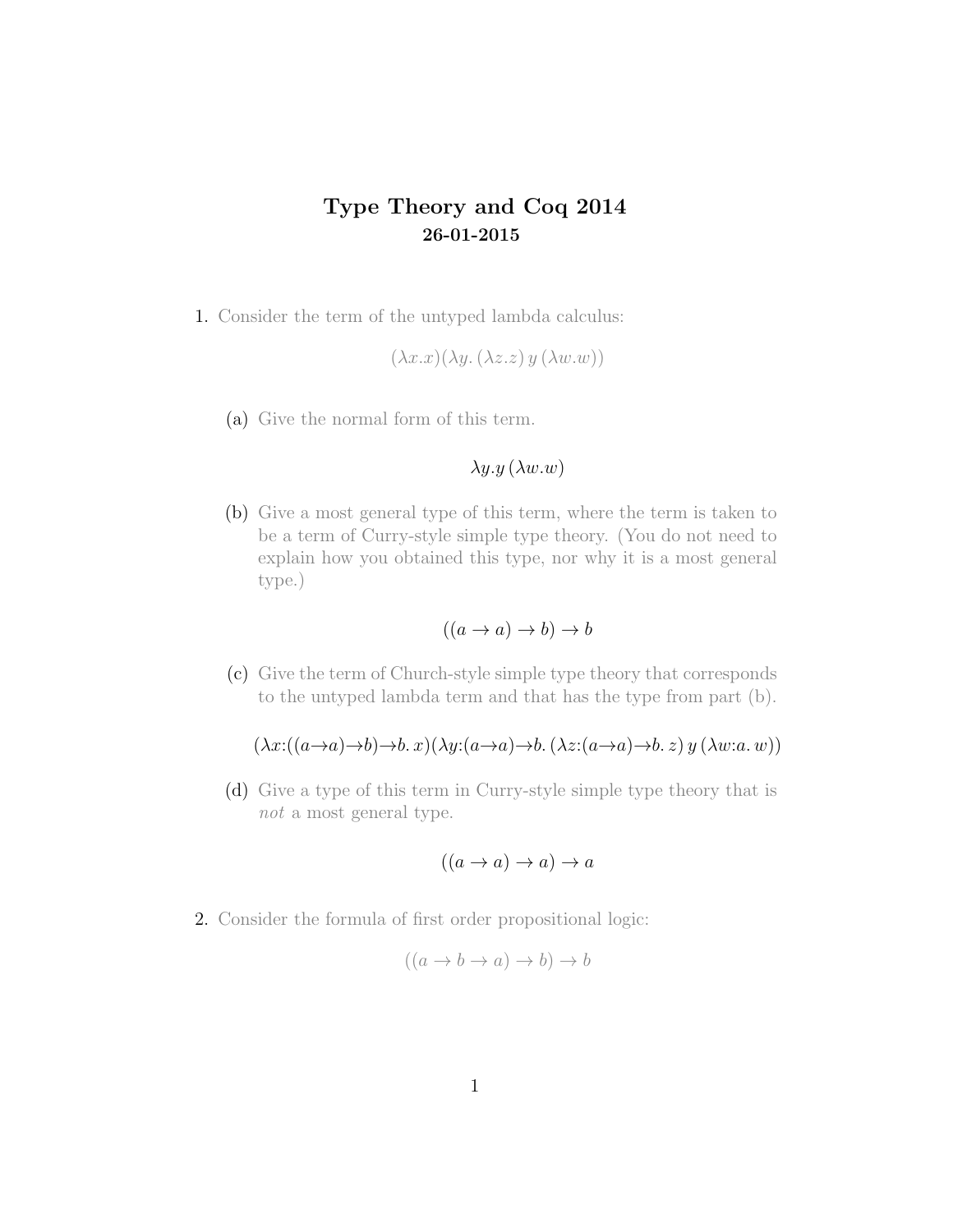(a) Give a proof in first order propositional logic of this formula. (Write all the names of the proof rules in the proof tree.)

$$
\frac{[a^y]}{[a \to b \to a) \to b^x]} \quad \frac{b \to a}{a \to b \to a} I[y] \to
$$

$$
\frac{[a^y]}{[a \to b \to a) \to b} I[x] \to
$$

$$
\frac{b}{((a \to b \to a) \to b) \to b} I[x] \to
$$

(b) Give the proof term of Church-style simple type theory of this proof.

$$
\lambda x : (a \to b \to a) \to b. x (\lambda y : a. \lambda z : b. y)
$$

(c) Give the type judgment for the term from part (b).

$$
\vdash \lambda x{:} (a \mathbin{\rightarrow} b \mathbin{\rightarrow} a) \mathbin{\rightarrow} b\mathbin{.} x \, (\lambda y{:}a \mathbin{.} \lambda z{:}b \mathbin{.} y) : ((a \mathbin{\rightarrow} b \mathbin{\rightarrow} a) \mathbin{\rightarrow} b) \mathbin{\rightarrow} b
$$

(d) Give a derivation of the type judgment from part (c). (You do not need to give names for the typing rules in the derivation tree, and you may use abbreviations for contexts.)

|                                                                                                   | $x:(a\rightarrow b\rightarrow a)\rightarrow b, y:a, z:b\vdash y:a$                                                                                                      |
|---------------------------------------------------------------------------------------------------|-------------------------------------------------------------------------------------------------------------------------------------------------------------------------|
|                                                                                                   | $x:(a\rightarrow b\rightarrow a)\rightarrow b, y:a\vdash \lambda z:b.\ y:b\rightarrow a$                                                                                |
| $x:(a\rightarrow b\rightarrow a)\rightarrow b\vdash x:(a\rightarrow b\rightarrow a)\rightarrow b$ | $x:(a\rightarrow b\rightarrow a)\rightarrow b\vdash \lambda y:a.\lambda z:b.\,y:a\rightarrow b\rightarrow a$                                                            |
| $x:(a\rightarrow b\rightarrow a)\rightarrow b\vdash x(\lambda y:a.\lambda z:b.\,y):b$             |                                                                                                                                                                         |
|                                                                                                   | $\vdash \lambda x : (a \rightarrow b \rightarrow a) \rightarrow b. x (\lambda y : a. \lambda z : b. y) : ((a \rightarrow b \rightarrow a) \rightarrow b) \rightarrow b$ |

3. Consider the formula of first order predicate logic:

$$
(\forall x. \forall y. R(x, y)) \rightarrow (\forall x. \forall y. R(y, x))
$$

(a) Give a proof in first order predicate logic of this formula. (Write all the names of the proof rules in the proof tree.)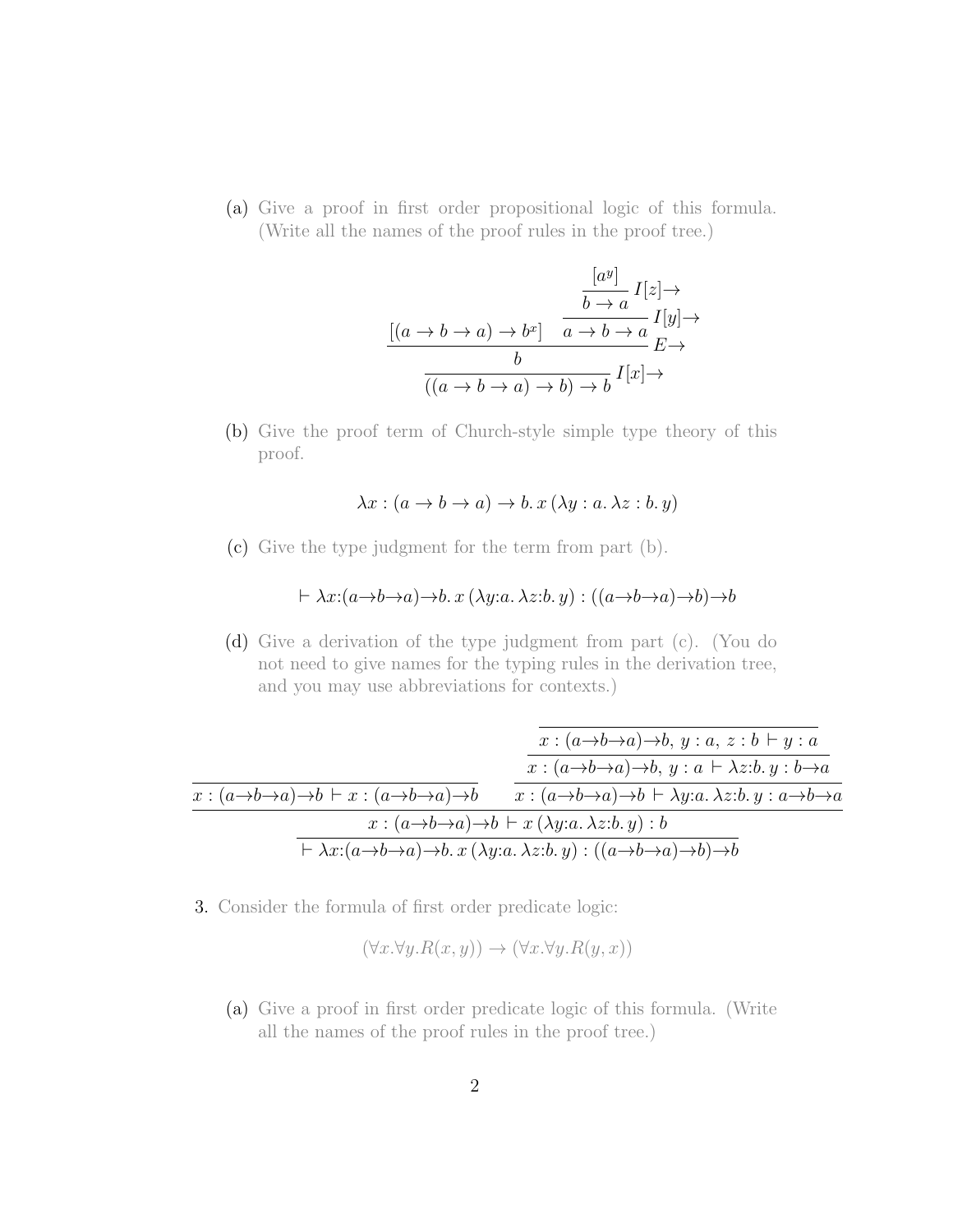We prove the formula

$$
(\forall x'.\forall y'. R(x',y')) \rightarrow (\forall x.\forall y. R(y,x))
$$

which is an alpha-renamed version of the formula from the exercise:  $\mathbf{r}$  $\overline{H}$ 

$$
\frac{\left[\forall x'.\forall y'. R(x', y')^H\right]}{\forall y'. R(y, y')}\nE\forall
$$
\n
$$
\frac{R(y, x)}{\forall y. R(y, x)} I\forall
$$
\n
$$
\frac{\forall x. \forall y. R(y, x)}{\forall x. \forall y. R(y, x)} I\forall
$$
\n
$$
\frac{\left(\forall x'.\forall y'. R(x', y')\right) \rightarrow (\forall x. \forall y. R(y, x))}{\forall x. \forall y. R(y, x)} I[H] \rightarrow
$$

(b) Which of the rules in this proof has a variable condition, what is this condition, and why is it satisfied?

The I∀ rule has the variable condition that the variable that is generalized should not be free in any uncanceled assumption. The only assumption in this proof is  $\forall x'.\forall y'. R(x', y')$  which has no free variables, so this condition is trivially satisfied.

(c) Give the type of  $\lambda P$  that corresponds to the formula.

 $(\Pi x:D.\Pi y:D.\ R x y) \rightarrow (\Pi x:D.\Pi y:D.\ R y x)$ 

(d) Give a  $\lambda P$  proof term for the type from part (c).

 $\lambda H : (\Pi x : D. \Pi y : D. R x y). \lambda x : D. \lambda y : D. H y x$ 

4. Consider the term of  $\lambda C$ :

$$
\text{or}_2 \quad := \quad \lambda A: \ast \cdot \lambda B: \ast \cdot \Pi C: \ast \cdot (A \to C) \to (B \to C) \to C
$$

(a) Give the type of  $\mathsf{or}_2$  in  $\lambda C$ . (See page 9 for the typing rules of  $\lambda C$ , in case you need those.)

$$
*\to *\to *
$$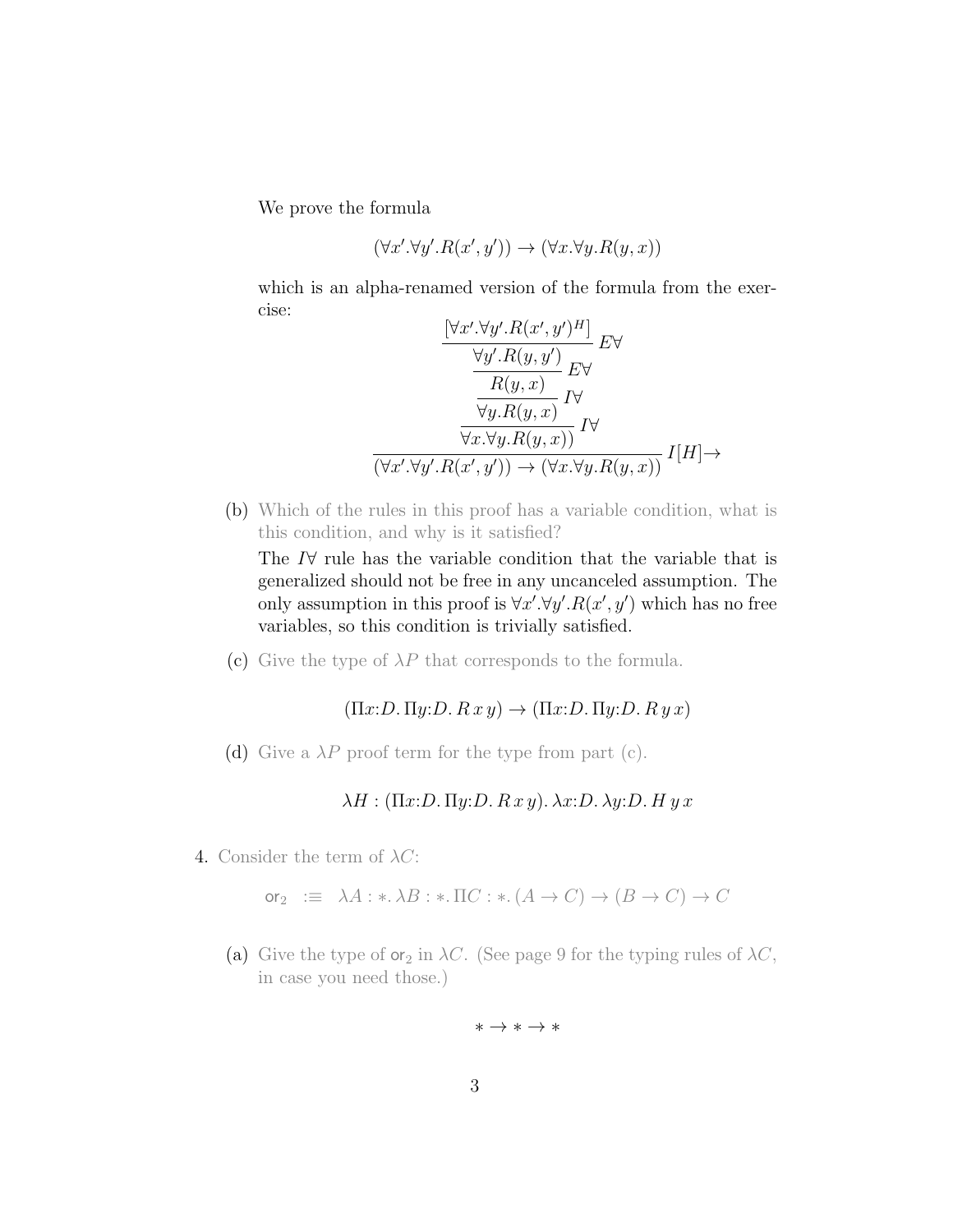- (b) Is or<sub>2</sub> also typeable in  $\lambda$ 2? Explain your answer. No, this term is only typable in systems that contain  $\lambda \omega$ . The type  $* \rightarrow *$  is not allowed in  $\lambda$ 2, because it needs the rule  $(\Box, \Box)$ , and  $\lambda$ 2 only has the rules  $(*, *)$  and  $(\Box, *)$ .
- (c) Give a term of  $\lambda C$  that inhabits the following  $\lambda C$  type:

 $\Pi A : * \Pi B : * A \rightarrow \textsf{or}_2 A B$ 

## $\lambda A: \lambda B: \lambda H: A. \lambda C: \lambda H_1: A \to C. \lambda H_2: B \to C. H_1 A$

(d) Give a term of  $\lambda C$  that inhabits the following  $\lambda C$  type:

$$
\Pi A: \ast.\ \Pi B: \ast.\ \Pi C: \ast.\ \text{or}_2 A B \to (A \to C) \to (B \to C) \to C
$$

## $\lambda A: \lambda B: \lambda C: \lambda H_0: (\text{or}_2 A B) \cdot \lambda H_1: A \to C \cdot \lambda H_2: A \to C \cdot H_0 C H_1 H_2$

- 5. Consider the  $\lambda C$  type  $a \to a$  in the context  $a : *$ .
	- (a) Give the  $\lambda C$  typing judgment (without a derivation) that gives the kind of this type.

$$
a: * \vdash (a \rightarrow a): *
$$

(b) Give a derivation in  $\lambda C$  of the judgment from part (a). (See page 9 for the typing rules of  $\lambda C$ . You do not need to give names for the typing rules in the derivation tree.)

` ∗ : a : ∗ ` a : ∗ ` ∗ : a : ∗ ` a : ∗ ` ∗ : a : ∗ ` a : ∗ a : ∗, x : a ` a : ∗ a : ∗ ` (Πx : a. a) : ∗

(c) Give also an *inhabitant* in  $\lambda C$  of this type.

$$
\lambda x : a. x
$$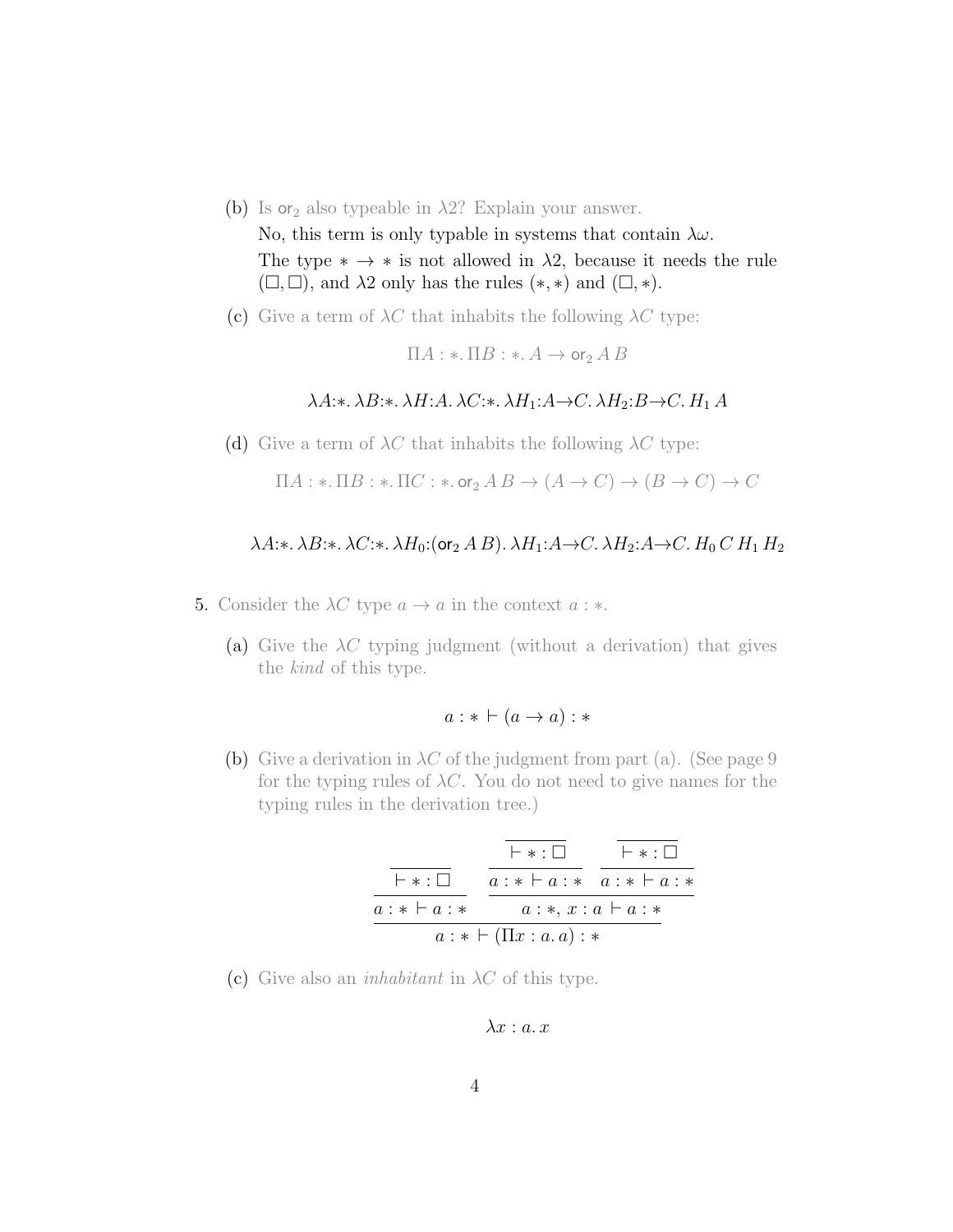(d) Give the  $\lambda C$  typing judgment (without a derivation) for this inhabitant.

 $a : * \vdash (\lambda x : a x) : a \rightarrow a$ 

6. Consider the Coq inductive type for binary positive numbers:

Inductive positive : Set := | xH : positive | xO : positive -> positive | xI : positive -> positive.

In this representation of binary numbers, xH stands for the number 1, xO stands for the function  $\lambda n.2n$  (which adds a zero at the end of the number), and xI stands for the functin  $\lambda n \cdot 2n + 1$  (which adds a one).

(a) Give a Coq term that represents the binary form of the decimal number 18.

18 has binary representation 10010 and therefore the term is

xO (xI (xO (xO xH)))

(b) Give the type of the dependent induction principle positive\_ rect for this inductive type. (You can write this induction principle using Coq syntax or using PTS syntax, whatever is your preference.)

```
forall P : positive -> Type,
P xH ->
(forall n : positive, P n \rightarrow P (x0 n)) ->
(forall n : positive, P n \rightarrow P (xI n)) ->
forall n : positive, P n
```
(c) Give the type of the corresponding non-dependent induction principle positive\_rect\_nondep for this inductive type.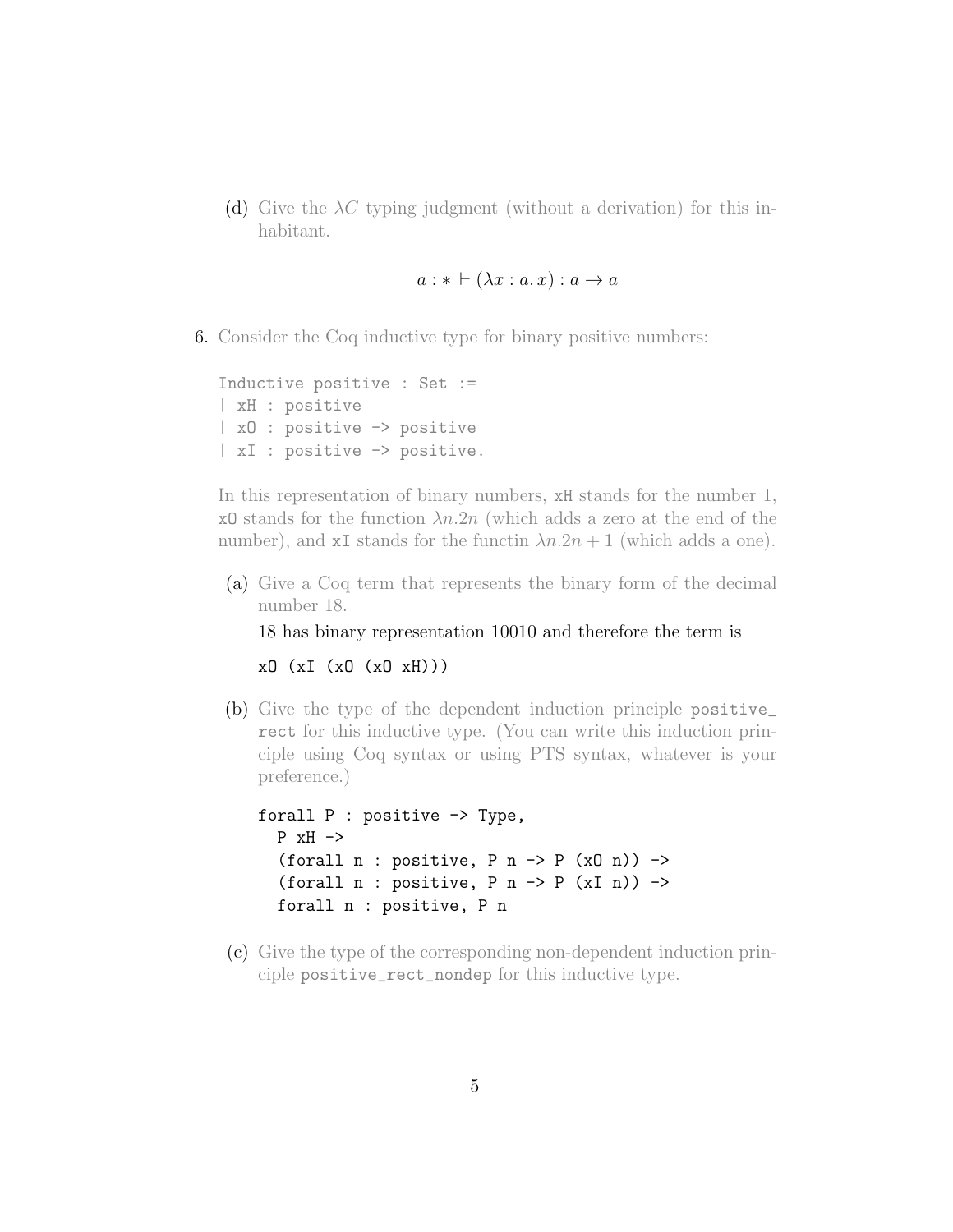```
forall A : Type,
 A \rightarrow(positive \rightarrow A \rightarrow A) \rightarrow(positive \rightarrow A \rightarrow A) \rightarrowpositive -> A
```
(d) Write a function succ : positive -> positive that adds one to its argument using a combination of Fixpoint and match. For instance

succ  $(xI xH) = xO (xO xH)$ 

should hold, because  $succ(3) = 4$ .

```
Fixpoint succ (n : positive) {struct n} : positive :=
match n with
| xH \implies x0 xH| x0 n' => xI n'
\vert xI n' => x0 (succ n')
end.
```
(e) Now also write the succ function using the non-dependent induction priciple used as a primitive recursor.

```
positive_rect_nondep positive
(x0 xH)(fun n' : positive => fun _ : positive => xI n')
(fun _ : positive => fun succ' : positive => xO succ')
```
7. We define the extended (untyped) lambda terms and the subclass called values by:

$$
t ::= x | t_1 t_2 | v
$$
  

$$
v ::= \lambda x. t | [\tilde{x} v_1 ... v_n]
$$

On these terms we define weak reduction by the three rules:

 $(\lambda x.t)v \rightarrow_v t[x := v]$  ( $\beta_v$ )

$$
[\tilde{x} \, v_1 \dots v_n] v \to_v [\tilde{x} \, v_1 \dots v_n \, v] \tag{3}
$$

 $E_v(t) \to_v E_v(t')$  if  $t \to_v t'$  (context<sub>v</sub>)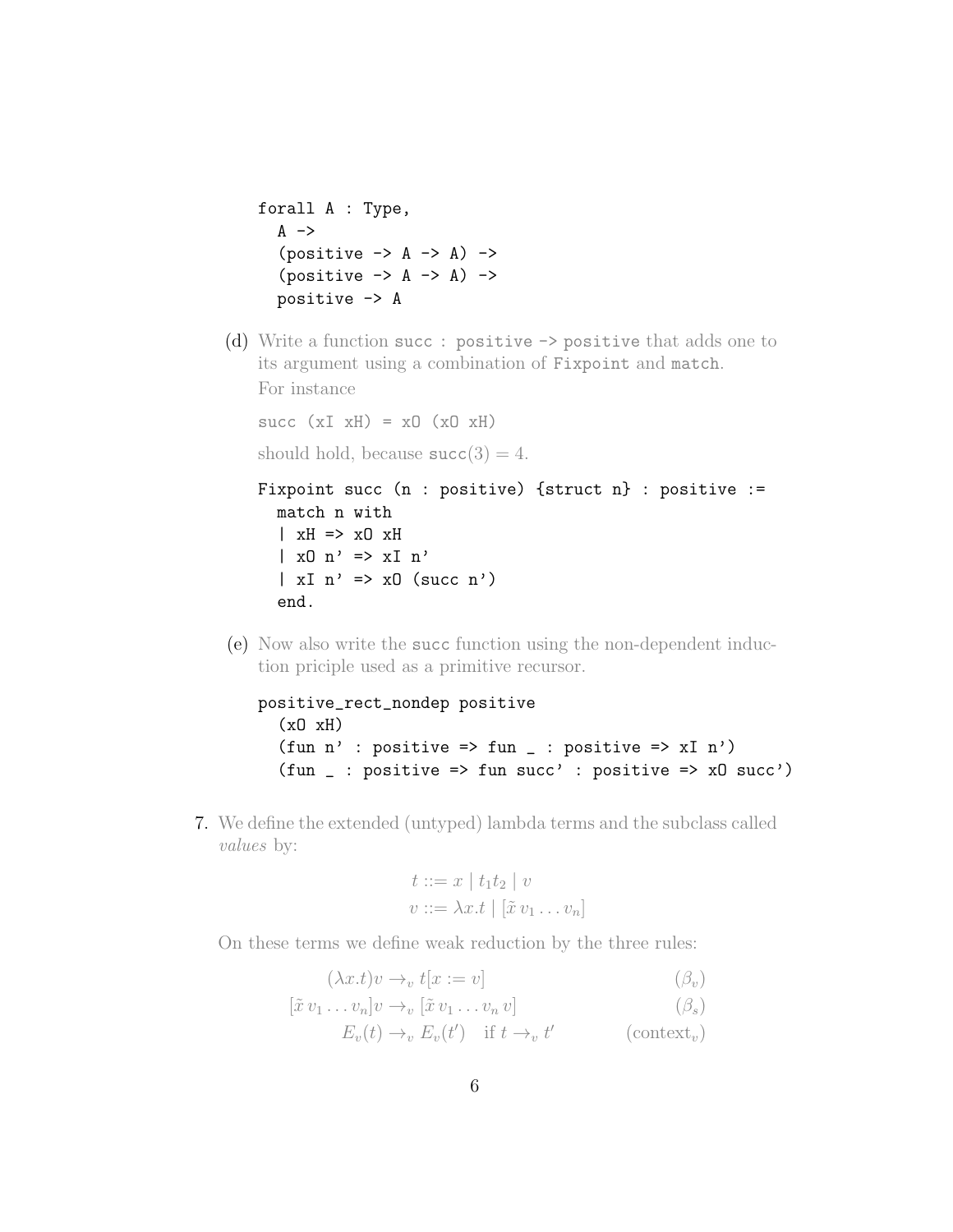where the one step contexts are defined as:

$$
E_v(\square) ::= \square v \mid t \square
$$

We write  $V(t)$  for the unique normal form of t under  $\rightarrow_v$  reduction (if it exists), the function  $V$  is a *partial* function. Using this we define functions  $\mathcal{R}(t)$  and  $\mathcal{N}(v)$  recursively by:

$$
\mathcal{N}(t) = \mathcal{R}(\mathcal{V}(t))
$$
\n(1)

$$
\mathcal{R}(\lambda x.t) = \lambda y. \mathcal{N}((\lambda x.t) [\tilde{y}]) \quad (y \text{ fresh}) \tag{2}
$$

$$
\mathcal{R}([\tilde{x} \, v_1 \dots v_n]) = x \, \mathcal{R}(v_1) \dots \mathcal{R}(v_n) \tag{3}
$$

Finally we define the term  $t_7$  by

$$
t_7 := (\lambda x.x)(\lambda y. (\lambda z.z) y (\lambda w.w))
$$

(a) Does there exist an extended lambda term that has two different one step  $\rightarrow_v$  reductions? If so, give an example.

No, weak reduction  $\rightarrow_v$  is deterministic.

First note that a value  $v$  will never reduce, because all the left hand sides of the reduction rules are an application, and values are never an application.

Now there are four rules:

$$
(\lambda x.t)v \to_v \dots
$$
  

$$
[\tilde{x} v_1 \dots v_n]v \to_v \dots
$$
  

$$
uv \to_v \dots
$$
  

$$
tu \to_v \dots \dots
$$

where  $u$  is a term that reduces. Clearly there is no overlap between these left hand sides. This means that by following the rules we will find at most one redex, which can be reduced in only one way.

(b) Is there an extended lambda term t for which  $V(t)$  does not exist (because the reduction does not terminate)? If so, give an example.

Yes, take  $t = \Omega = \omega \omega = (\lambda x . x x)(\lambda x . x x)$ . We have  $\Omega \rightarrow_{v} \Omega$  by rule  $\beta_v$  because  $\omega$  is a value, so clearly  $\Omega$  does not have a normal form under  $\rightarrow_v$ .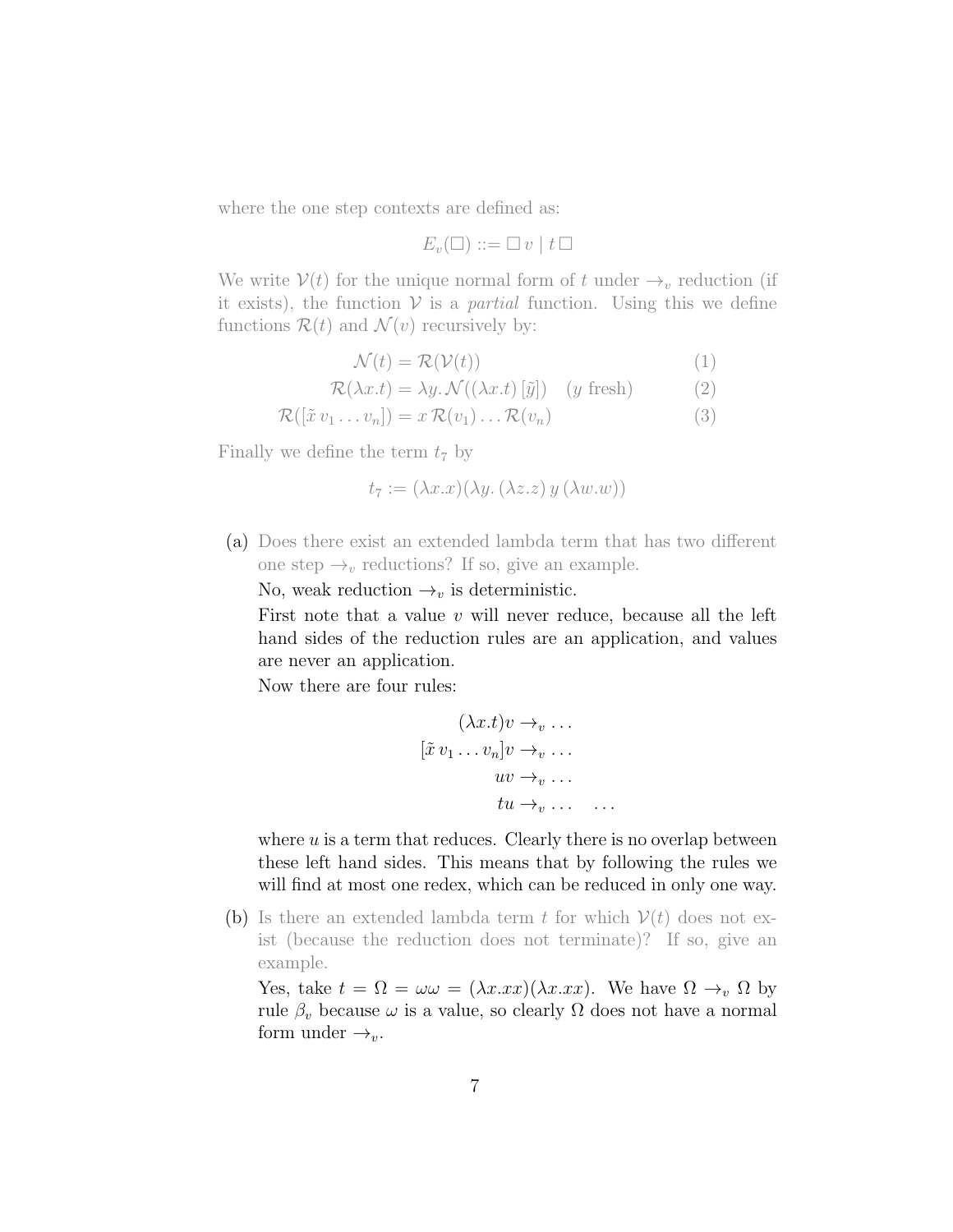(c) Is there an extended lambda term  $t$  that is typable in Curry-style simple type theory (and therefore does not contain subterms of the shape  $[\tilde{x} v_1 \ldots v_n]$  for which  $V(t)$  does not exist? If so, give an example.

No, such at term does not exist. Weak reduction is a restriction of normal beta reduction, and simple type theory is strongly normalizing under beta reduction.

(d) Show how the value  $V(t_7)$  is calculated, and give the result. Write down all the  $\rightarrow_v$  reduction steps that are used in this calculation.

We have the reduction

$$
(\lambda x.x)(\lambda y. (\lambda z.z) y (\lambda w.w)) \rightarrow_v \lambda y. (\lambda z.z) y (\lambda w.w) \quad (\beta_v)
$$

using rule  $\beta_v$ , and the latter term is a value and does not reduce. Therefore we have:

$$
\mathcal{V}(t_7) = \lambda y. \, (\lambda z. z) \, y \, (\lambda w. w)
$$

(e) Show how the value  $\mathcal{N}(t_7)$  is calculated, and give the result. Whenever in this calculation you calculate a weak normal form  $\mathcal{V}(t)$ , write down all the  $\rightarrow_v$  reduction steps like in part (d). We have

$$
\mathcal{V}((\lambda x.x)(\lambda y.(\lambda z.z) y (\lambda w.w))) = \lambda y.(\lambda z.z) y (\lambda w.w)
$$

$$
\mathcal{V}((\lambda y.(\lambda z.z) y (\lambda w.w))[\tilde{y}]) = [\tilde{y} (\lambda w.w)]
$$

$$
\mathcal{V}((\lambda w.w)[\tilde{w}]) = [\tilde{w}]
$$

because of the following reduction paths:

$$
(\lambda x.x)(\lambda y. (\lambda z.z) y (\lambda w.w)) \rightarrow_v \lambda y. (\lambda z.z) y (\lambda w.w)
$$
 (β<sub>v</sub>)

$$
(\lambda z. z)[\tilde{y}] \to_v [\tilde{y}] \tag{β_v}
$$

$$
(\lambda y.(\lambda z. z) y (\lambda w. w))[\tilde{y}] \to_v (\lambda z. z)[\tilde{y}](\lambda w. w) \tag{3v}
$$

$$
\to_v [\tilde{y}](\lambda w.w) \tag{context_v}
$$

$$
\rightarrow_v [\tilde{y} (\lambda w.w)] \tag{3s}
$$

$$
(\lambda w.w)[\tilde{w}] \to_v [\tilde{w}] \tag{3_v}
$$